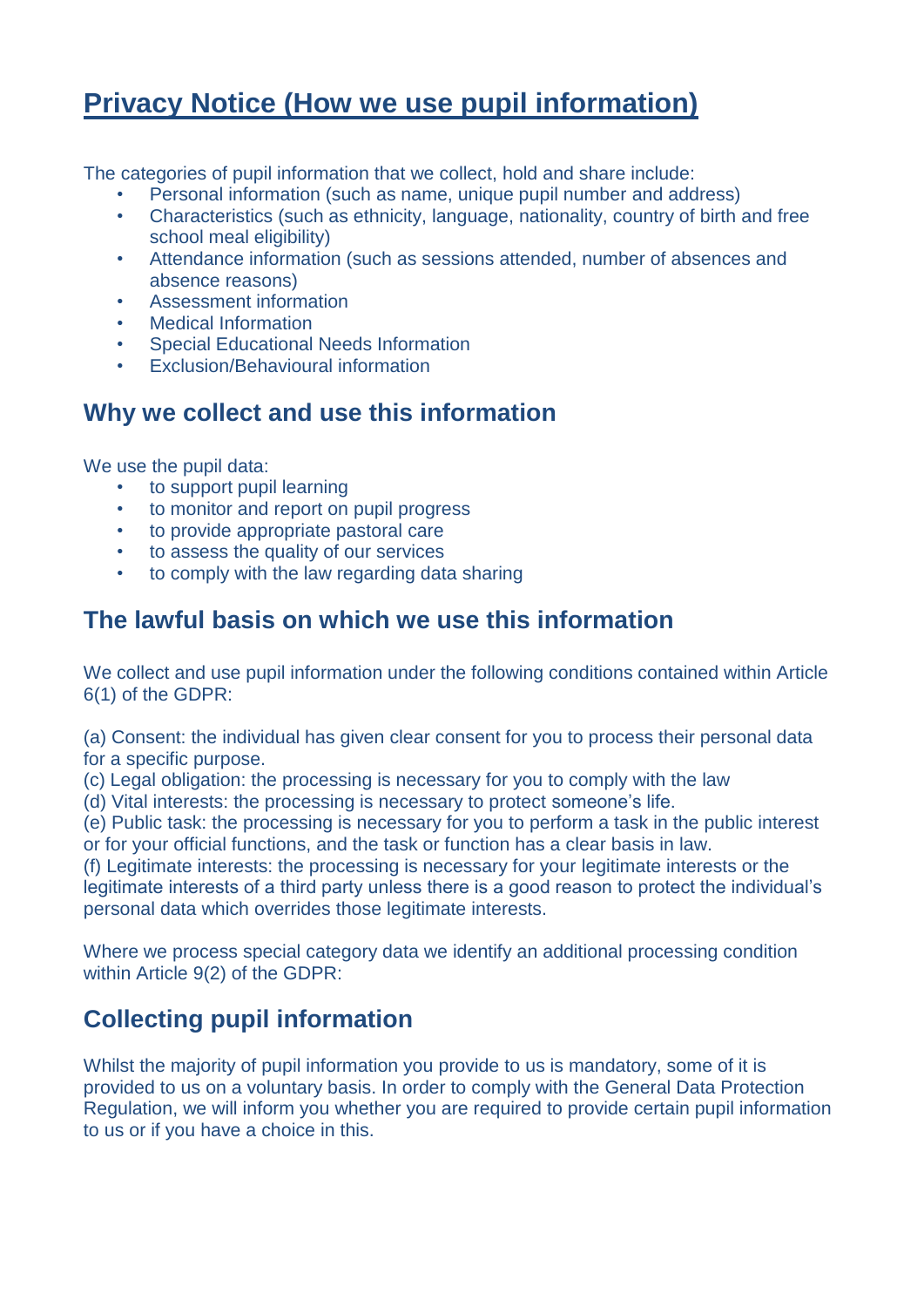# **Storing pupil data**

We hold pupil data for a specified period which is detailed in the School's retention schedule which is contained within the IRMS's Information Management Toolkit for Schools. A copy of the retention schedule is available on request from the School's Data Protection Officer.

Who we share pupil information with

We routinely share pupil information with:

- schools that the pupil's attend after leaving us
- our local authority
- the Department for Education
- National Health Service

### **Why we share pupil information**

We do not share information about our pupils with anyone without consent unless the law and our policies allow us to do so.

We share pupils' data with the Department for Education (DfE) on a statutory basis. This data sharing underpins school funding and educational attainment policy and monitoring. We are required to pass information about our pupils to the Department for Education (DfE) under regulation 4 of The Education (Information About Individual Pupils) (England) Regulations 2013.

### **Data collection requirements:**

To find out more about the data collection requirements placed on us by the Department for Education (for example; via the school census) go to [https://www.gov.uk/education/data](https://www.gov.uk/education/data-collection-and-censuses-for-schools)[collection-and-censuses-for-schools.](https://www.gov.uk/education/data-collection-and-censuses-for-schools)

### **Youth support services**

#### **Pupils aged 13+**

Once our pupils reach the age of 13, we also pass pupil information to our local authority and / or provider of youth support services as they have responsibilities in relation to the education or training of 13-19 year olds under section 507B of the Education Act 1996. This enables them to provide services as follows:

- youth support services
- careers advisers

A parent or guardian can object to any information in addition to their child's name, address and date of birth being passed to their local authority or provider of youth support services by informing us. This right is transferred to the child / pupil once he/she reaches the age 16.

#### **Pupils aged 16+**

We will also share certain information about pupils aged 16+ with our local authority and / or provider of youth support services as they have responsibilities in relation to the education or training of 13-19 year olds under section 507B of the Education Act 1996.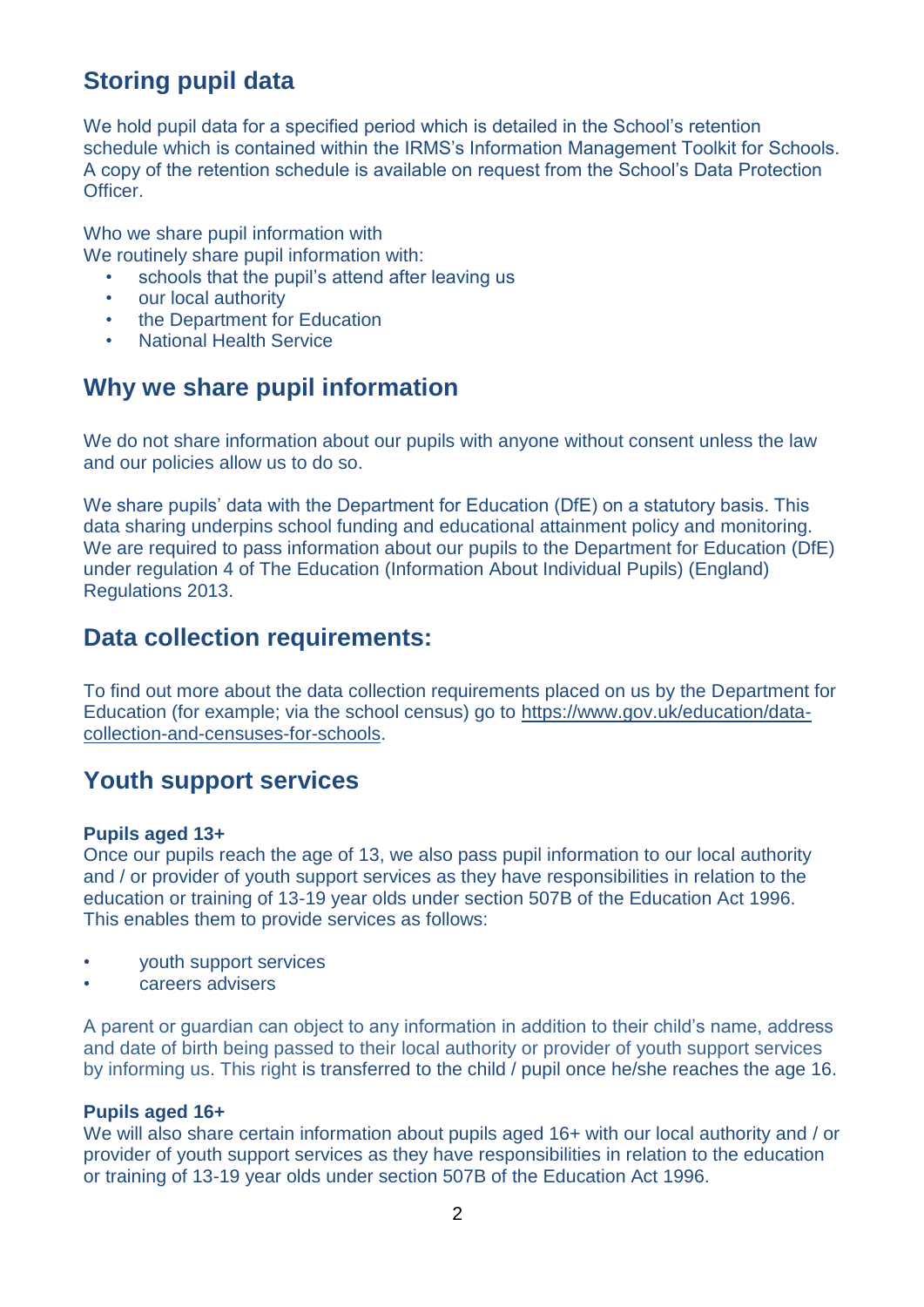This enables them to provide services as follows:

- post-16 education and training providers
- youth support services
- careers advisers

A child / pupil once they reach the age of 16 can object to only their name, address and date of birth is passed to their local authority or provider of youth support services by informing us.

For more information about services for young people, please visit our local authority website.

# **The National Pupil Database (NPD)**

The NPD is owned and managed by the Department for Education and contains information about pupils in schools in England. It provides invaluable evidence on educational performance to inform independent research, as well as studies commissioned by the Department. It is held in electronic format for statistical purposes. This information is securely collected from a range of sources including schools, local authorities and awarding bodies.

We are required by law, to provide information about our pupils to the DfE as part of statutory data collections such as the school census and early years' census. Some of this information is then stored in the NPD. The law that allows this is the Education (Information About Individual Pupils) (England) Regulations 2013.

To find out more about the NPD, go to

[https://www.gov.uk/government/publications/national-pupil-database-user-guide-and](https://www.gov.uk/government/publications/national-pupil-database-user-guide-and-supporting-information)[supporting-information.](https://www.gov.uk/government/publications/national-pupil-database-user-guide-and-supporting-information)

The department may share information about our pupils from the NPD with third parties who promote the education or well-being of children in England by:

- conducting research or analysis
- producing statistics
- providing information, advice or guidance

The Department has robust processes in place to ensure the confidentiality of our data is maintained and there are stringent controls in place regarding access and use of the data. Decisions on whether DfE releases data to third parties are subject to a strict approval process and based on a detailed assessment of:

- who is requesting the data
- the purpose for which it is required
- the level and sensitivity of data requested: and
- the arrangements in place to store and handle the data

To be granted access to pupil information, organisations must comply with strict terms and conditions covering the confidentiality and handling of the data, security arrangements and retention and use of the data.

For more information about the department's data sharing process, please visit: <https://www.gov.uk/data-protection-how-we-collect-and-share-research-data> For information about which organisations the department has provided pupil information, (and for which project), please visit the following website: